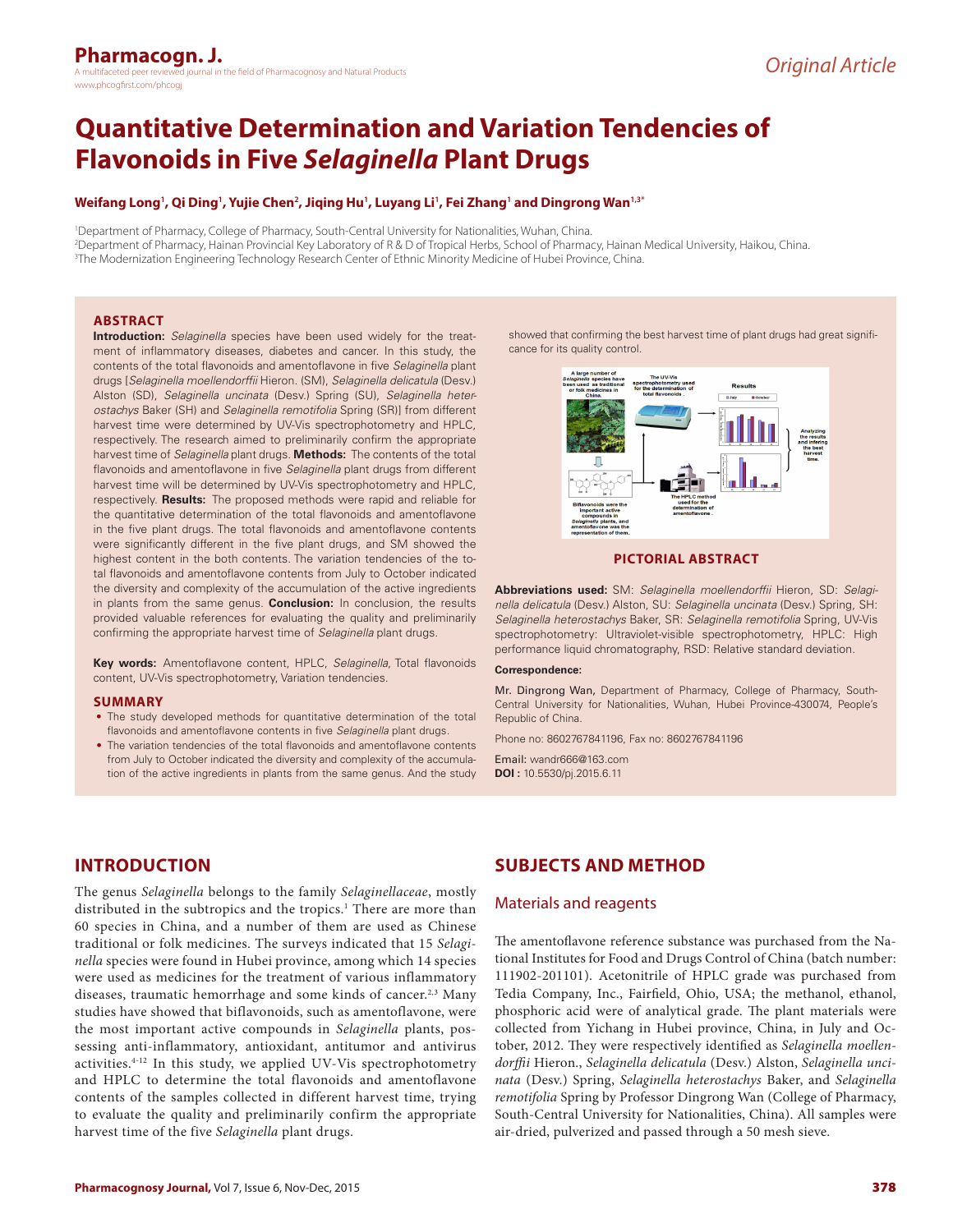### Apparatus

The HPLC analysis was performed on a Dionex Ultimate 3000 HPLC System, which was composed of a quaternary pump, an autosampler, a column thermostat, temperature-controlled sample trays, an online degasser and an ultraviolet detector. The total flavonoids content was determined by an UV-Visible spectrophotometer (UV-1800PC, Mapada Co., Shanghai, China).

### Determination of total flavonoids

### *Preparation of sample solutions*

1.0 g of each sample was accurately weighed, and then 60 mL methanol (90%, v/v) was added and refluxed for 1.5 h. After being cooled to the room temperature, the mixture was weighed again. The loss in weight was replenished with the same solvent, and then, the solution was shaken and filtered. 1.00 mL of the successive filtrate was pipetted into a measuring flask of 50 mL and diluted with 90% methanol for the further use.

### *Preparation of standard solution*

An amount of 4.51 mg of amentoflavone reference substance was accurately weighed, dissolved in methanol and brought to the volume in a measuring flask of 50 mL. The concentration of the standard solution was 90.2 μg mL $^{-1}$ .

#### *Selection of the detection wavelength*

According to the absorption spectra of the standard solution and the sample solution, both amentoflavone and the sample had strong absorptions at 270 nm. Therefore, 270 nm was chosen as the detection wavelength.

#### *Optimization of the sample extraction*

SD (October 2012) was employed here to explore the optimum extraction process with different extraction solvents, extraction time and material/solvent ratios. The sample solutions prepared under different conditions were determined by measuring the absorbance at 270 nm with an UV-Vis spectrophotometer. The optimum conditions were noted by calculating the extraction yield of total flavonoids on the basis of the calibration curve.

## Determination of amentoflavone

### *Preparation of sample solutions*

1.0 g of each sample was accurately weighed, and then 60 mL methanol (90%, v/v) was added and refluxed for 1.5 h. After being cooled to the room temperature, the mixture was weighed again. The loss in weight was replenished with the same solvent, and then, the solution was shaken and filtered through a 0.45 μm membrane into an amber glass HPLC vial before analysis.

### *Preparation of stock standard solution*

5.05 mg of amentoflavone reference substance was accurately weighed and moved into a volumetric flask, dissolved and made up to 10 mL with methanol. The concentration of the stock standard solution was 505.0 μg mL-1.

### *Chromatographic conditions*

Based on the results of the full wave scanning of the sample solution and the absorbing wavelength of the standard solution of amentoflavone, 270 nm was chosen as the detection wavelength. Reverse phase separation was performed at 30°C using a BDS Hypersil C-18 column (4.6×250 mm) with a particle size of 5 μm. The mobile phase composed of 65% water (containing  $0.1\%$   $H_3PO_4$ ) and 35% acetonitrile. The flow rate was kept at 1 mL·min-1 and the injection volume was 10 μL.

The chromatographic conditions above were optimized to separate the primary marker peaks of each sample with good resolution (*R*>1.5) and

theoretical plate numbers (amentoflavone: *n*>8000). The compounds were identified by comparing the retention times of sample solution with that of the reference standard amentoflavone (Figure 1). The concentration of the amentoflavone was calculated according to the equation of the calibration curve. Three parallel operations were performed for each sample.





# **RESULTS**

# Determination of total flavonoids by UV-Vis spectrophotometry

### *Calibration curve*

Standard solutions of amentoflavone with different volumes (0.50, 1.00, 2.00, 3.00, 4.00, 5.00, 6.00, 7.00 mL) were spiked into measuring flasks and diluted with methanol to 50 mL, followed by shaking. The absorbances of the solutions were measured at 270 nm using a spectrophotometer against an appropriate blank solution. Using the absorbability as ordinate and the concentration as abscissa, the specification curve was obtained. The calibration curve presented a linear absorbance response within the concentration range of 0.902-12.628 μg·mL-1. The regression equation was  $Y=0.0853X + 0.0011$  with  $r=0.9999$ , showing a good linearity.

### *Validation*

SD collected in October 2012 was used for validation.

To measure precision, the absorbance of the sample solution was measured by an UV-Vis spectrophotometer for six times. The average absorption was 0.390, and the relative standard deviation (RSD) was 0.13%, demonstrating that the instrument used had a high precision.

Repeatability test was carried out with SD powder for six times. The average content of the total flavonoids was 13.73 mg·g<sup>-1</sup> with RSD of 0.77%, indicating a good repeatability of this method.

As for the stability, the absorbance of the sample solution was measured at 0, 2, 4, 6, 8, 10, 12, 24 h after sample preparation. The results showed that the absorption of the solution was stable (RSD=0.38%) if the measurement was carried out within 24 h.

The accuracy was determined by calculating the recovery. Nine samples solution were prepared according to the previously described method and evenly divided into three groups, then added with 1.00, 2.00, 3.00 mL of amentoflavone (concentration: 90.2 μg·mL-1 ) at each group respectively before analyzing by an UV-Vis spectrophotometer. Recoveries of the total flavonoids obtained are shown in Table 1. The mean recovery was 98.50% and RSD was 1.11%, confirming the accuracy of this method.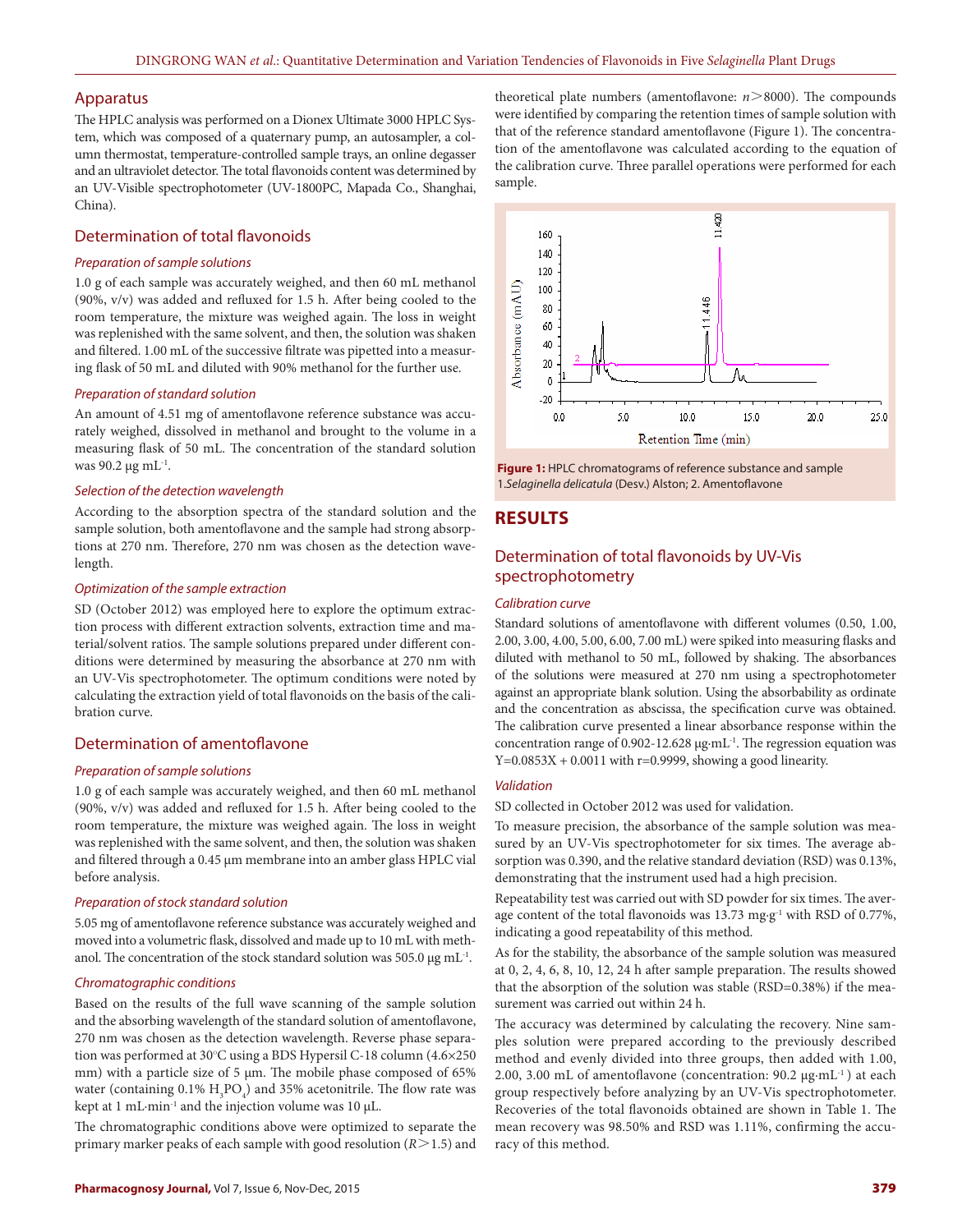| <b>Flavonoids in the</b><br>samples (mg) | <b>Spiked</b><br>amentoflavone<br>amount (mg) | <b>Determined</b><br>flavonoid amount<br>(mg) | Recovery (%) | Mean recovery(%)         | RSD(%)                   |
|------------------------------------------|-----------------------------------------------|-----------------------------------------------|--------------|--------------------------|--------------------------|
| 0.2291                                   | 0.0902                                        | 0.3171                                        | 97.56        | $\overline{\phantom{0}}$ | $\qquad \qquad -$        |
| 0.2292                                   | 0.0902                                        | 0.3165                                        | 96.78        | $\overline{a}$           | $\qquad \qquad -$        |
| 0.2292                                   | 0.0902                                        | 0.3176                                        | 98.00        | $\overline{\phantom{a}}$ | $\overline{\phantom{a}}$ |
| 0.2292                                   | 0.1804                                        | 0.4050                                        | 97.45        | $\overline{a}$           | $\overline{\phantom{a}}$ |
| 0.2291                                   | 0.1804                                        | 0.4079                                        | 99.11        | 98.50                    | 1.11                     |
| 0.2292                                   | 0.1804                                        | 0.4097                                        | 100.06       | ÷                        | $\qquad \qquad -$        |
| 0.2291                                   | 0.2706                                        | 0.4982                                        | 99.45        | $\overline{\phantom{a}}$ | $\qquad \qquad -$        |
| 0.2291                                   | 0.2706                                        | 0.4982                                        | 99.45        | $\overline{\phantom{a}}$ | $\overline{\phantom{a}}$ |
| 0.2290                                   | 0.2706                                        | 0.4958                                        | 98.60        | ۰                        |                          |

# **Table 1: Recoveries of total flavonoids in SD (October)**

#### **Table 2: Recoveries of amentoflavone in SD (October)**

| Amentoflavone in<br>the samples (mg) | <b>Spiked</b><br>amentoflavone<br>amount (mg) | <b>Determined</b><br>flavonoid amount<br>(mg) | Recovery (%) | Mean recovery(%)         | <b>RSD (%)</b>           |
|--------------------------------------|-----------------------------------------------|-----------------------------------------------|--------------|--------------------------|--------------------------|
| 1.3195                               | 0.5050                                        | 1.8282                                        | 98.75        | ٠                        | $\overline{\phantom{0}}$ |
| 1.3203                               | 0.5050                                        | 1.8396                                        | 102.83       |                          | $\overline{\phantom{0}}$ |
| 1.3198                               | 0.5050                                        | 1.8308                                        | 101.19       | $\overline{\phantom{a}}$ | $\overline{\phantom{0}}$ |
| 1.3199                               | 1.0100                                        | 2.3406                                        | 101.06       | $\overline{a}$           | $\overline{\phantom{0}}$ |
| 1.3199                               | 1.0100                                        | 2.3345                                        | 100.46       | 100.58                   | 1.19                     |
| 1.3196                               | 1.0100                                        | 2.3254                                        | 99.58        | ٠                        | $\overline{\phantom{0}}$ |
| 1.3198                               | 1.5150                                        | 2.8330                                        | 99.88        | $\qquad \qquad$          | $\overline{\phantom{0}}$ |
| 1.3198                               | 1.5150                                        | 2.8370                                        | 100.14       | $\qquad \qquad$          | $\overline{\phantom{0}}$ |
| 1.3200                               | 1.5150                                        | 2.8561                                        | 101.39       | $\overline{\phantom{a}}$ | $\overline{\phantom{a}}$ |

# Determination of amentoflavone by HPLC

# *Calibration curve*

Different volumes of the stock standard solution (0.10, 0.20, 0.50, 1.00, 2.00, 3.00, 3.50 mL) was accurately pipetted, diluted to a final volume of 10 mL with methanol, and shaken to the uniform to obtain standard solutions with different concentration. Those standard solutions were injected into the HPLC system in duplicate, and the average peak areas were calculated. The regression equation was  $Y=63.415X + 0.3959$  with the correlation coefficient r=0.9999. The results showed that a good correlation exists between the peak areas (Y) and the amount of amentoflavone (X) within the range of 0.0505-1.7675 μg.

### *Validation*

In HPLC analysis, the stock solution and powder of SD (collected in October 2012 ) were used for the validation examination.

The precision was evaluated by assaying the sample solution under the selected optimal chromatographic conditions for six times. The RSD of the determination results was 0.09%. The repeatability was estimated by preparing and determining the SD sample simultaneously in six replicates. The RSD of the amentoflavone was 0.45%. These results informed us that the precision and repeatability of the method would suffice for the routine quality control requirements of Chinese herbal medicine.

In addition, the sample solution was assayed at 2, 4, 6, 8, 10, 12, 24 h after sample preparation to assess the stability of amentoflavone. The results manifested that the analyte was stable in 24 h with RSD of 0.35%.

Accuracy was measured by spiking known amount of the analyte at three different concentration levels. The recovery for amentoflavone ranged from 98.75 to102.83%, while the RSD was 1.19%, indicating a good accuracy of the method (Table 2).

# Sample analysis

Total flavonoids and amentoflavone (Figure 2 and 3) were determined by the above-mentioned methods. The results are listed in Table 3.

# **DISCUSSION**

The results showed that the amount of the total flavonoids and amentoflavone in SR and SU samples had no obvious changes between Julycollected ones and October-collected ones,. Comparing the amount of amentoflavone and the total flavonoids in SH, it was shown that both of them in October were higher than those in July. The amentoflavone content in SD harvested in autumn was much higher than that in summer, while the total flavonoids content kept changeless. In addition, the varying amount of the total flavonoids in SM was adverse to the content of amentoflavone at different harvest seasons. The results informed us that the contents of the total flavonoids and amentoflavone in the five *Selaginella* plant drugs presented different variation tendencies from summer to autumn, especially in SD and SM. Therefore, we think it maybe not so perfect to evaluate the quality or confirm the harvest time of plant drugs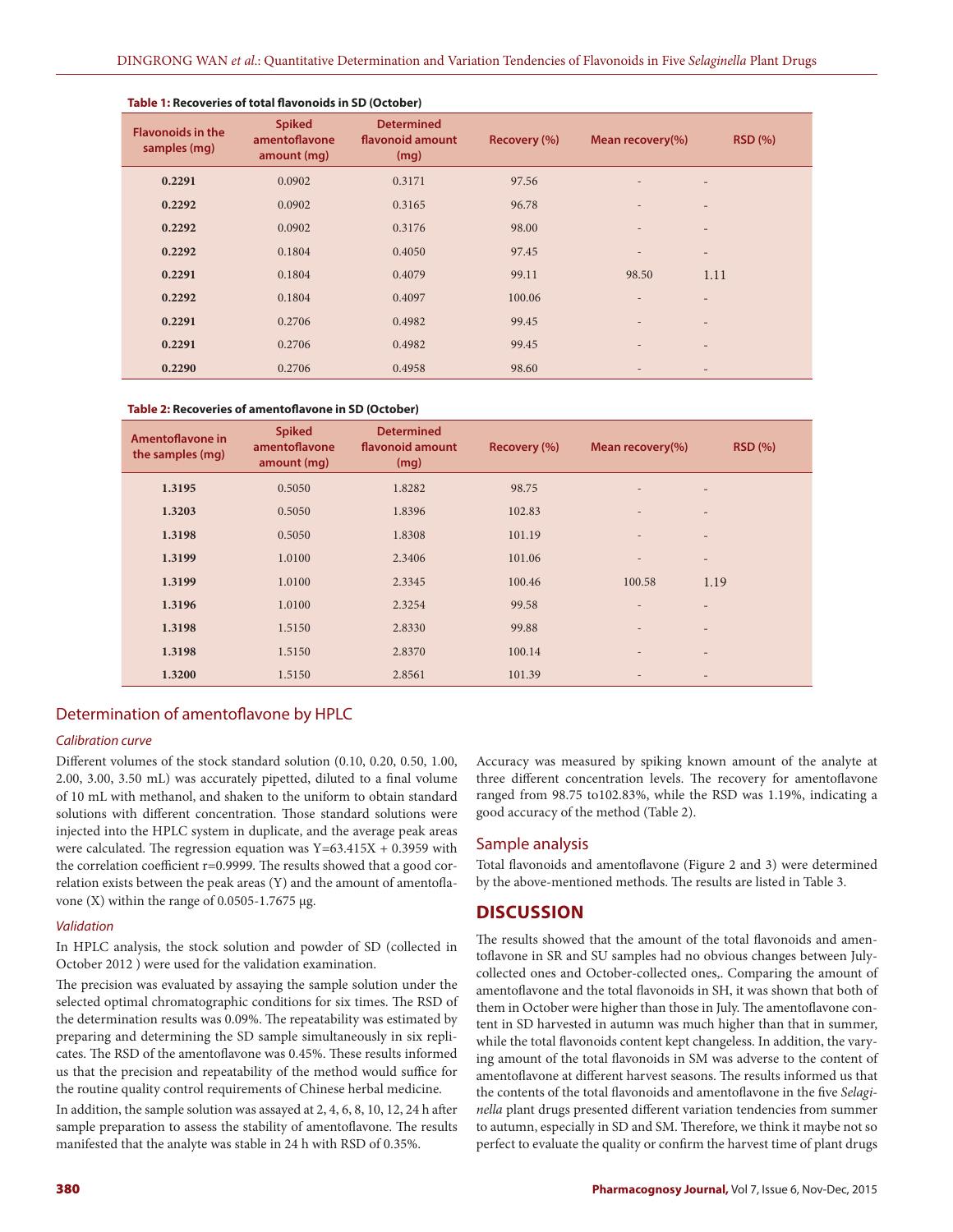





**Figure 3:** HPLC chromatograms of the samples collected in October 2012 1. *S. remotifolia* Spring; 2. *S. moellendorffii* Hieron.; 3. *S. heterostachys* Baker; 4. *S. uncinata* (Desv.) Spring; 5. *S. delicatula* (Desv.) Alston

| <b>Species</b> | Total flovonoids contents (mg·g <sup>-1</sup> ) |                | Amentoflavone contents (mg•g <sup>-1</sup> ) |                |
|----------------|-------------------------------------------------|----------------|----------------------------------------------|----------------|
|                | <b>July</b>                                     | <b>October</b> | <b>July</b>                                  | <b>October</b> |
| <b>SR</b>      | 15.64                                           | 15.95          | 1.96                                         | 2.08           |
| <b>SM</b>      | 19.45                                           | 21.11          | 9.29                                         | 7.77           |
| <b>SH</b>      | 17.41                                           | 19.61          | 2.31                                         | 3.30           |
| <b>SU</b>      | 16.66                                           | 15.39          | 0.83                                         | 0.76           |
| <b>SD</b>      | 13.63                                           | 13.75          | 0.87                                         | 1.32           |

by using the content of a single active compound or a group of active substance as the sole index. With a small proportion of the amentoflavone in the first four plant drugs, it would be more reasonable to evaluate the quality and confirm the best harvest time primarily based on the total flavonoids content with the assistant of amentoflavone content. Therefore, it was feasible to collect SR and SU in summer or in autumn, whereas SH and SD were suggested to be harvested only in autumn. Because the amentoflavone had a high proportion in the total flavonoids  $(1/3 \sim 1/2)$  in SM, both of them played important roles in evaluating the quality of SM. As a result, it would be appropriate to collect SM in summer or in autumn.

As we all know, Chinese traditional medicines usually contained many complex bioactive chemical constituents. And more often, its bioactivities is not due to the presence of one component but the presence of a mixture of bioactive components. Our studies demonstrated that the amount of the main active components and a single bioactive component had different change tendencies with the growth of medicinal plants. Thus, we think that if a single component has high proportion in a group of active substance, its content will be significant to use for the assessment of the plant drugs. If not, the content of the group of substance should be paid more attention for quality estimation, unless some single component shows particularly strong pharmacological activities.

# **CONCLUSION**

The methods established in this study had been proved simple, rapid and reliable for quantitative determination of the total flavonoids and amentoflavone contents in the five *Selaginella* plant drugs. And the experimental data provided valuable references for evaluating the quality and preliminarily confirming the appropriate harvest time of *Selaginella* plant drugs.

# **ACKNOWLEDGEMENT**

The author gratefully acknowledges the financial support by the National "Twelfth Five-Year" Plan for Science & Technology Support of P.R. China (Grant no. 2012BAI27B06).

### **CONFLICT OF INTEREST**

All contributing authors declare no conflicts of interest.

### **REFERENCES**

- The Flora of China Editorial Committee. Flora of China, Volume 6. Beijing: Science Press: 2004. p. 86.
- 2. Wan DR, Chen KL, Zhan YH. Investigations and studies on medicinal plants from *Selaginellaceae* in Hubei Province. Zhongguo Zhong Yao Za Zhi. 2005; 30(19): 1507-10.
- 3. Hsin CH, Wu BC, Chuang CY, Yang SF, Hsieh YH, Ho HY, *et al*. *Selaginella tamariscina* extract suppresses TPA-induced invasion and metastasis through inhibition of MMP-9 in human nasopharyngeal carcinoma HONE-1 cells. BMC Complement Altern Med. 2013; 13(1): 234.
- 4. Su Y, Sun CM, Chuang HH, Chang PT. Studies on the cytotoxic mechanisms of ginkgetin in a human ovarian adenocarcinoma cell line. Naunyn Schmiede bergs Arch Pharmacol. 2000; 362(1): 82-90.
- 5. Zhang JL, Liu ZH, Cao WJ, Chen LY, Xiong XF, Qin SN, *et al*. Amentoflavone inhibits angiogenesis of endothelial cells and stimulates apoptosis in hypertrophic scar fibroblasts. Burns. 2014; 40(5): 922–9.
- 6. Hwang IS, Lee J, Jin HG, Woo ER, Lee DG. Amentoflavone stimulates mitochondrial dysfunction and induces apoptotic cell death in Candida albicans. Mycopathologia 2012; 173(4): 207-18.
- 7. Zheng XK, Li KK, Feng WS. Advance in research of chemical constituents in Genus *Selaginella*. Chinese Journal of New Drugs 2012; 212(4): 124-33.
- 8. Setyawan AD. Review: Natural products from Genus *Selaginella* (*Selaginellaceae*). Bioscience 2011; 30(1): 44-58.
- 9. Zou H, Xu KP, Tan GS. Advances in research on chemical constituents and pharmacological activities of Genus *Selaginella*. Natural Product Research and Development 2012; 24(3): 1655-70.